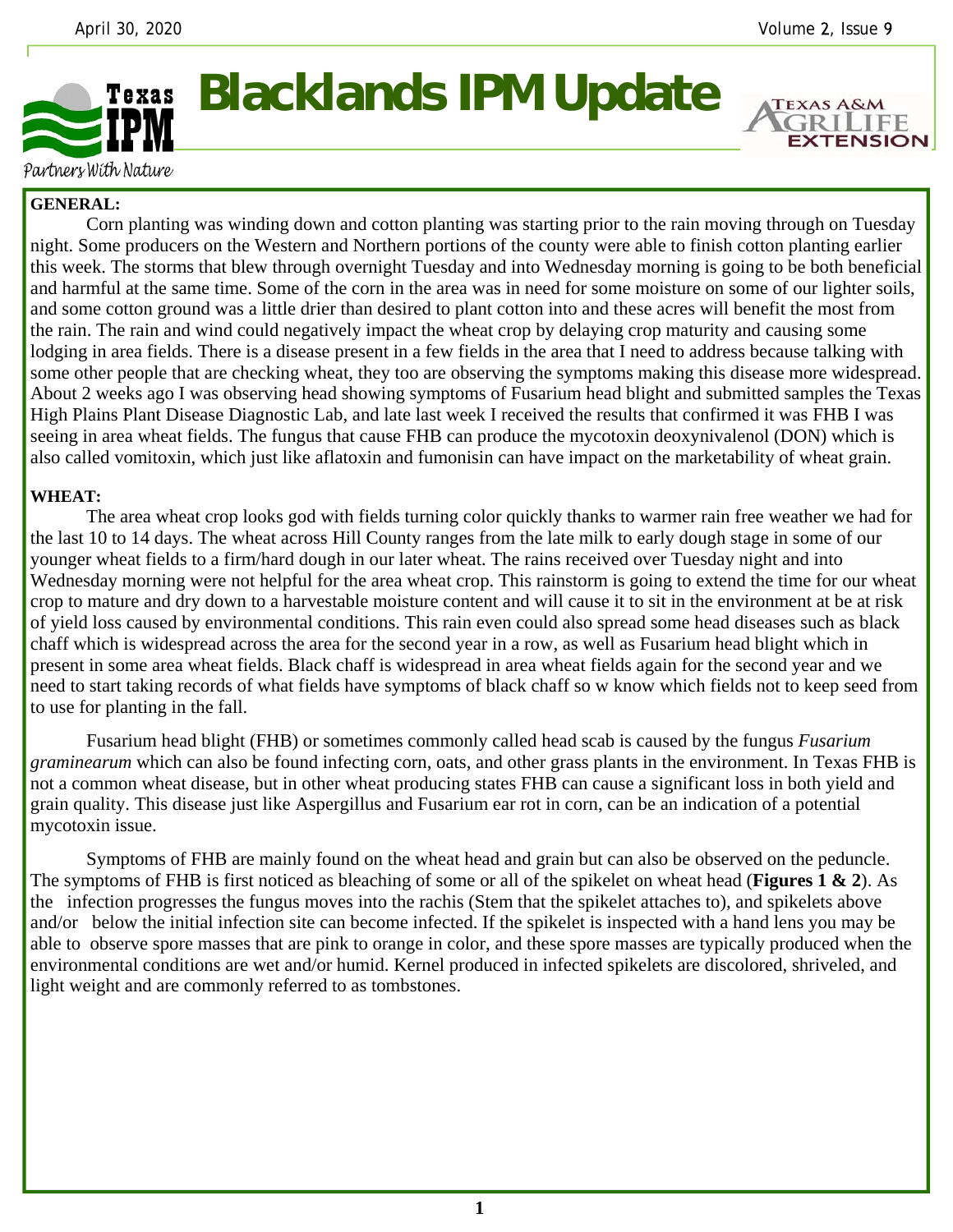



Figure 2. Fusarium head blight infected wheat head. Notice the pink to orange discoloration of the spikelets in the red circle. This discoloration is caused by the fungus producing spores.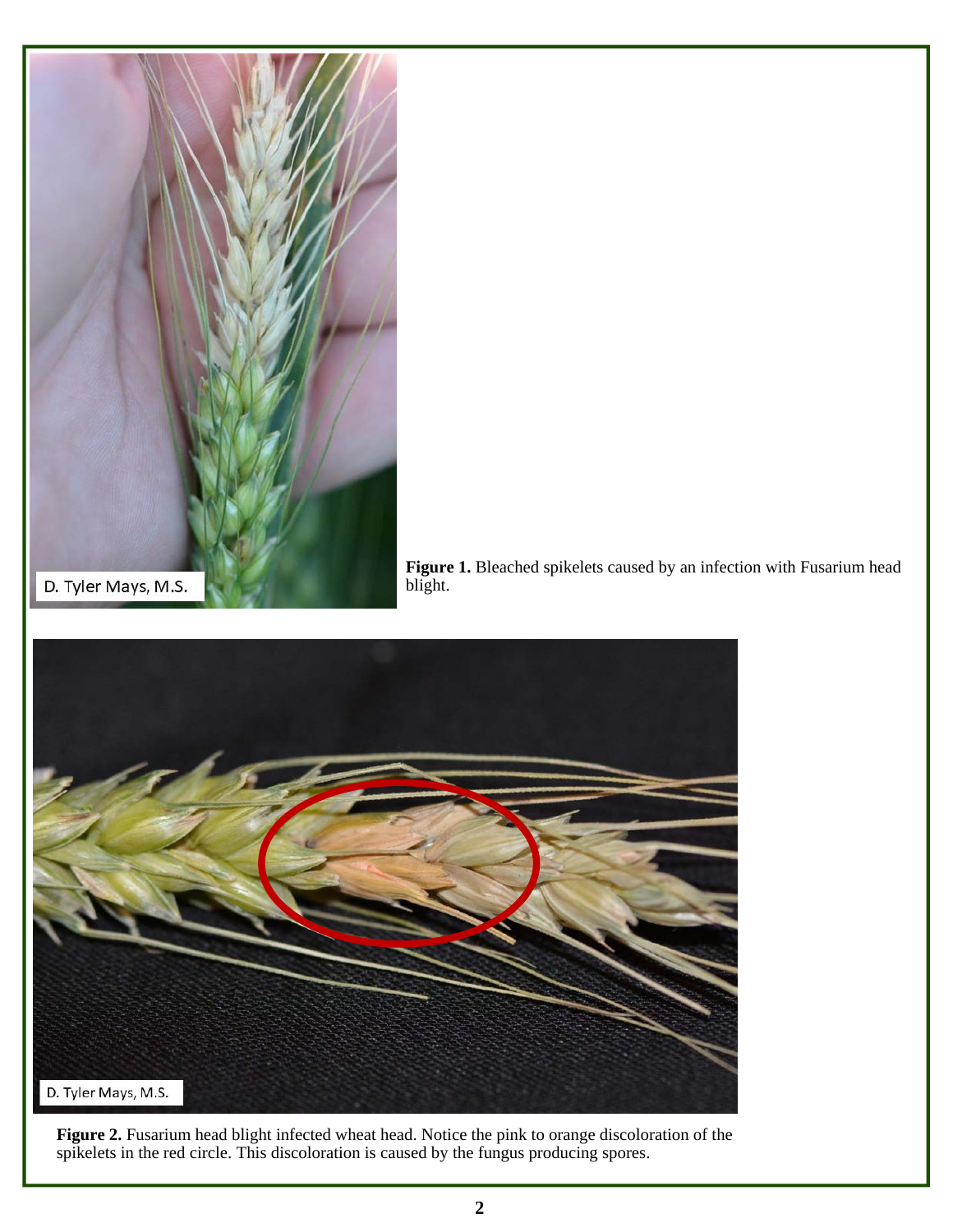Fusarium head blight is favored by temperatures between 75°F and 85°F, with as little as two or three days of light to moderate rain around pollination. The wheat plant is susceptible to FHB from flowering through the early dough stage (Feekes 10.5.1 and Feekes 11.2). The fungus that causes FHB can carry over from one crop to the next on infected residue. When spring arrives and conditions become humid and frequent rains are received the fungus on the infected crop residue will produce and release spores that are then moved to a susceptible wheat crop by wind currents. Most of the wheat in our area follows corn, which is commonly infected with Fusarium ear rot, and when we leave a lot of residue on the soil surface our chance for FHB in wheat is increased.

 Management of FHB requires an integrated approach utilizing host plant resistance, cultural control, and chemical control if weather conditions are conducive for disease development. The first line of defense against FHB is selecting a variety with resistance to the FHB pathogen. Currently there are no commercially available wheat varieties with a high degree of resistance to FHB, but there are varieties that are more susceptible than others. These resistance ratings will have to be obtained from your seed dealer or seed representative since currently the Small Grains Program within Texas A&M AgriLife Extension does not publish FHB resistance ratings on commercially available wheat varieties in their variety characteristic guide. The second line of defense is crop residue management. Since this disease is capable of overwintering on infected crop residue burying residue from the previous crop will greatly reduce the inoculum load in the environment and reduce the risk of FHB in the subsequent wheat crop. Most of the wheat in our area is planted behind corn, and we need to do our best to minimize the amount of corn residue that could be harboring the Fusarium graminearum fungus to minimize our risk of seeing FHB in our wheat. Crop rotation is a third management practice we could utilize to minimize the risk of FHB in our wheat crop and would include planting wheat behind a crop that is not a host of the fungus like cotton. This will be a difficult management option to implement because of when we need to plant our wheat crop and when our cotton crop is harvested. The last management option we must manage FHB is the use of fungicides. Depending on the timing of application, disease pressure, and the spray coverage, FHB can be suppressed with the application of fungicides. Research conducted in Indiana by Purdue University Plant Pathologist showed that the most effective time to apply fungicides to suppress FHB was the early flowering stage (Feekes 10.5.1), but applications made after the early flowering stage can still suppress FHB as long as the environmental conditions remained conducive for disease development. There is a risk assessment tool available online that can help determine the risk of FHB and if a fungicide application is warranted. The downside of this tool is that Texas is not included, it does include Arkansas, Louisiana and Oklahoma, and going back three to four weeks this tool had a moderate to high risk for FHB along the Texas border in all three states. Upon doing some investigation the reason Texas is not included is because FHB is not typically an issue in Texas because our weather around flowering is typically warm and dry, which is not conducive for FHB infection. Research conducted in the Midwest indicate that fungicide in the triazole family (tebuconazole, propiconazole, etc.) are the most effective at managing FHB, while strobilurin fungicides (azoxystrobin, pyraclostrobin trifloxystrobin, etc.) should be avoided and data has indicated that it could increase the level of DON contamination.

The fungus that causes FHB has the ability to contaminate the grain with DON, but having FHB symptomatic heads does not mean you will have DON contaminated grain. The fungus can produce DON until the grain's moisture content falls below 13 percent. Some ways to minimize the risk of DON contamination after the flowering stage include harvesting early and artificially drying the wheat grain to a moisture content below 13 percent. By harvesting the wheat crop before it reaches 13 percent moisture and artificially drying the grain reduces the amount of time the fungus has to produce DON and contaminate the grain. The second option to minimize DON contamination is to increase the combine's fan speed. Typically DON is concentrated in the shriveled discolored kernels called tombstones, and when you increase the fan speed on the combine you are able to separate the shriveled light weight potentially DON contaminated kernels from the heavier and probably non DON contaminated kernels. The last way to minimize DON contamination is to properly store the wheat grain. When wheat is stored properly at a moisture content at or below 13 percent moisture the level of DON will not increase while the grain is in storage.